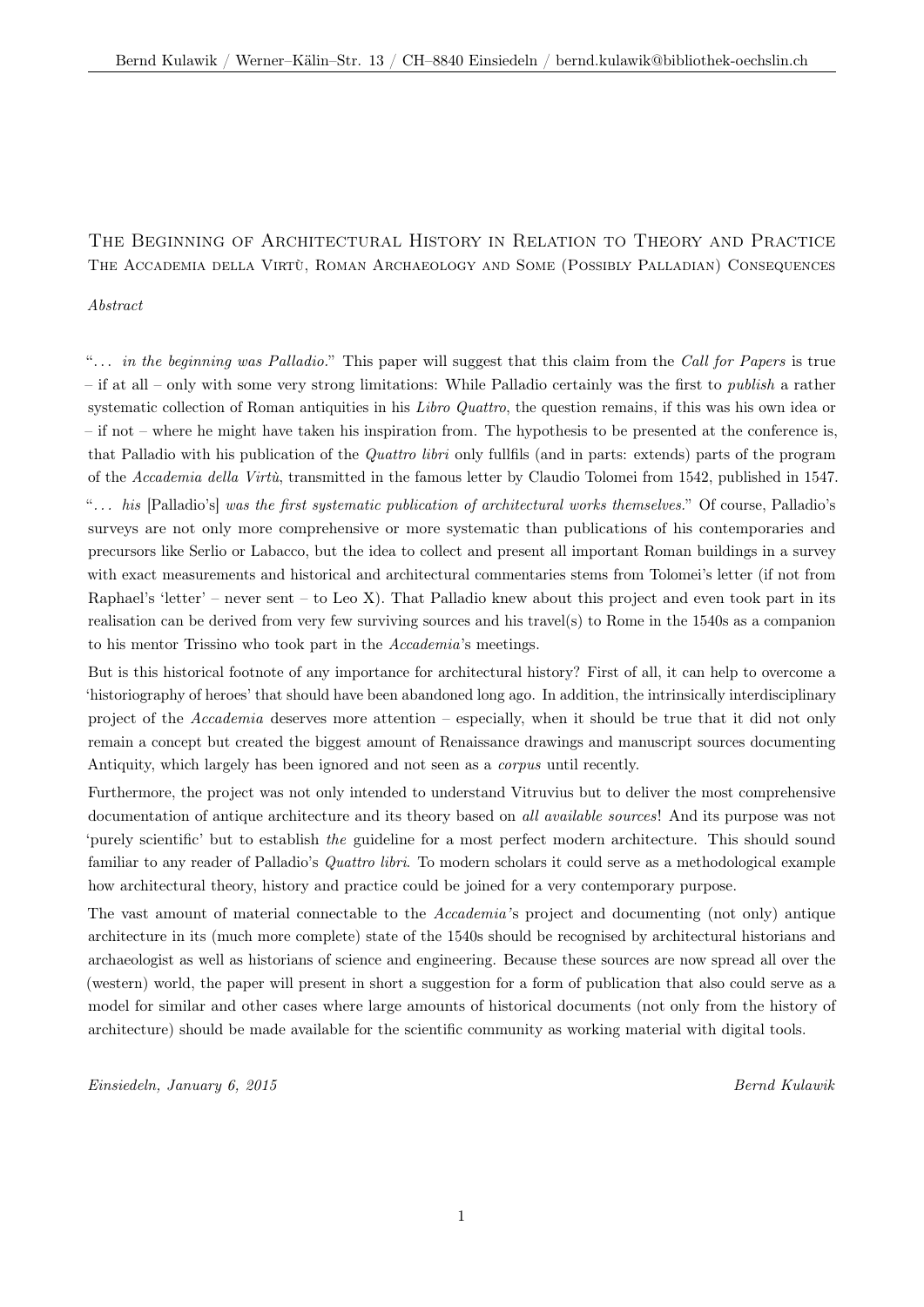- 1. What I want to present today to you is a side aspect of my currently ongoing research regarding a very large – I would even say: the largest – known group of Renaissance drawings containing incredibly precise measurements of ancient architecture from Rome and some other places.
- 2. The project is funded by the Swiss National Science Foundation, situated at my working place, the Werner Oechslin Library at Ensiedeln,
- 3. and was initiated with the irreplaceable help of Andreas Tönnesmann who unfortunately died in May last year far to early. . .
- 4. The anonymous drawings by mostly French draftsmen are now distributed all over the (westen world): the biggest and central part is the so-called Codex Destailleur D at the Kunstbibliothek Berlin. A second large group complementing it can be found at the Albertina, Vienna, and other drawings that I think belong to the group can be found in New York, London, Paris, Stockholm, Vicenza and maybe some other places, too. My list contains now almost 500 sheets with close to 3'000 singular drawings.

From this amount alone it is plausible that these drawing can not have been made by a few French carpenters and stone masons at the *Fabbrica di San Pietro* in Rome, one of whom, a certain "Gulielmo franciosio", I could identify as the "Anonymous Destailleur" – as Hermann Egger called him in 1903 in his catalogue of drawings after the Antique at the Albertina.

5. But it is not only the sheer amount of drawings that make it plausible to suppose a person or rather a group of persons behind this project to measure obviously *all ancient buildings* surviving from Antiquity in – and some outside of – Rome. Also, the incredible precision of the measurements and completeness of the representations, showing many parts that all other architects and draftsmen from the Renaissance usually ignored in their surveys of ancient buildings, makes it clear – at least to me – that there must have been some "mastermind" behind the group, and also some "leading" architect with some considerable architectural knowledge and ability to draw. (Sorry, but this person is not Palladio.) One of many characteristics of these drawings leading to this conclusion are inscriptions like these two

addressing a French speaking person asking for addional work and – the other one – informing an Italian speaking reader in very bad Italian that the Dorica from the Theatre of Marcellus does *really* have no basis – a fact, that could have been known to learned architects since the publication of Serlio's *Libro terzo* a few years before this drawing was made.

- 6. I just want to show you two examples for the precision of the measurements: This ground plan of the Colosseum is not only measured in its entirety down to parts of a millimeter, but also the distances between the arcade pillars are measured twice: Also, several starting points of straight views through the building and of distances from the main axis are documented:
- 7. It seems to me that this had been done because the draftsmen or rather: their 'mastermind' knew or realised – correctly – that the Colosseum's plan is not an exact geometrical oval or ellipse. So, different from all other measurements of the Colosseum (at least: that I know of), the building is not supposed here to have a geometrical correct plan that easily could be reconstructed at the drawing table at home, but instead of such a supposition many points and distances are documented to reconstruct from them finally the correct form – an approach that I would call a rather "philological" one.
- 8. Another example for the precision is this drawing from a series showing the Pantheon now in New York: Here, the inclination of the letters in the main ancient inscription is documented. Because of a "restauration" in the 19th century, these feature is now lost – and only documented in this drawing. I could go on in the same way for a few hours, showing you drawings documenting lost part and buildings or documenting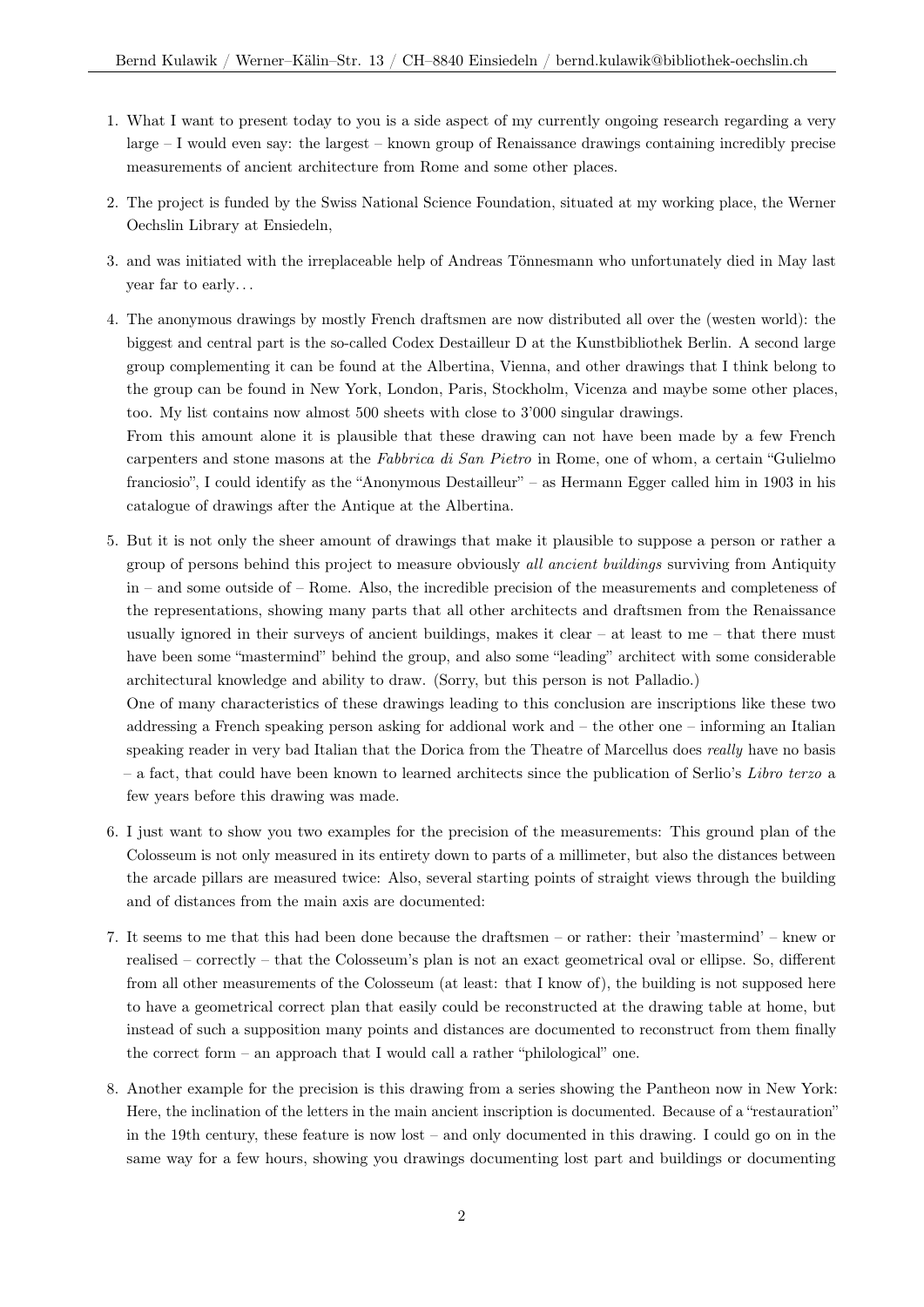them in an –up to day – unrivalled precision. Nethertheless, these drawings have largely been ignored by architectural historians, archaeologist or historians of science.

So: Who, then, was responsible for this project? Who may have been the 'mastermind' – or rather: the masterminds, speaking Italian and French? Who the architect supervising the measurement process? And who may have taken part in the surveys? Among the last I suppose to be Palladio, among the first: his mentor Giangiorgio Trissino:

- 9. While in Rome since 1541, Trissino accompanied by the young Palladio was participating at least in some of the meetings of the so-called *Accademia della Virtù*. That is exactly the time when most of these drawings where made. The *Accademia* planned to publish a list of 24 books on ancient architecture, among them a list of editions, translations and vocabularies regarding Vitruvius – while other volumes where intended to document *all material remains* from Roman Antiquity – not only architecture but also inscriptions, tomb stones and reliefs, coins, medals, vases, machines and so on . . .
- 10. The drawings I am working on I regard as preparations for the books number 13, 14 and presumably 18 on this list.
- 11. The list was published by the Siennese humanist Claudio Tolomei among his own letters in 1547,
- 12. but written 5 years ago, in 1542, to count Agostino de' Landi. Usually, you will find in modern literature, that this was a *research* program by the *Accademia* but never realised –
- 13. except for one book, Guillaume Philandrier's *Annotationes* to the *Ten Books on Architecture* by Vitruvius from 1544.
- 14. Also, you may read, that the program contains 20 (or, as in a recent dissertation: even only 8) items or topics. And almost all modern literature just mentions the editorial plans for Vitruvius' *Ten Books* but not the rest – which, in fact, would have required even more work. Nothing of this is true. (Therefore, unfortunately, this may indicate, that many architectural historians can not read, count or just copy claims from their colleagues without reading the original sources . . . )
- 15. First of all, Tolomei clearly mentions 24 or depending how you count: at least 23 books.
- 16. Then, he clearly states that this is not a research project 'for eternity', but a publishing program for books and that all the books would be published within only THREE years – provided that sufficient funding would be available.

Finally, the *Accademia della Virtù* is not mentioned at all in the letter – only a large group of "*tanti dotti huomini*". Nor is the *Accademia dello Sdegno* or – as you can often read: the *Accademia Vitruviana*.

- 17. In fact, the *Accademias della Virtù* and *dello Sdegno*, i.e. "Academy of Outrage" outrage regarding the destruction of ancient Roman monuments for spoliation contained many people connected to one or both of the *Accademia*s – while an "*Accademia Vitruviana*" is clearly just an invention of modern scholars, and  $-$  you may already guess with regard to the list  $-$  a wrong, at least: shortcoming one.
- 18. There are some letters reporting of gatherings in the houses of Tolomei and others, mostly but not only – discussing topics regarding Vitruvius. But we also have the note from Vasari, confirmed by Egnazio Danti, that the young Jacopo Barozzi da Vignola *measured all the antiquities of Rome in the service of Accademia*.
- 19. So, here is an overview of half of the people memtioned somewhere in letters and other sources with regard to the *Accademia della Virtù* and their relationships. The *Accademia* started around 1537 as a society to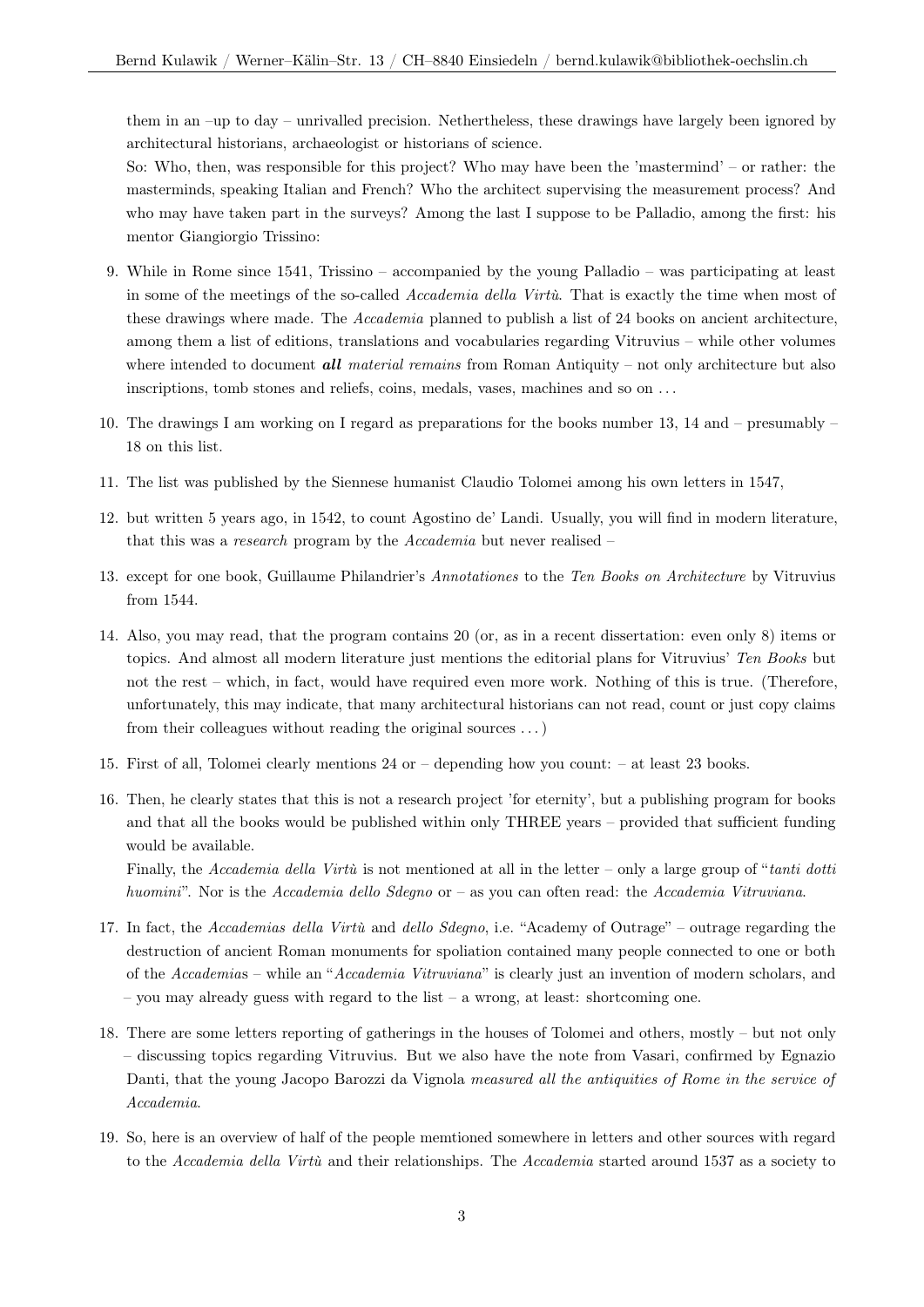study Latin poetry and – mainly – to advance the development of a modern Italian which could substitute Latin as the language used for literature and scientific purposes. [Trissino and Tolomei where strongly engaged in this discussion, for instance.] It's activity seems to have ended around 1555, supposedly because of the early death of one of its most influential supporters: Cardinal Marcello Cervini, for 3 weeks in 1555 Pope Marcellus II.

- 20. Besides my research regarding the drawings, I try to reconstruct not only the network of persons but also the printed or unpublished works that may or certainly do have their roots in preparations for the publishing program. You may see some common names like Vignola, Barbaro or Strada – and some rather uncommon ones like Jean Matal (who recently became on of my "heroes" in regard to research on Antiquity in the Renaissance based on a very systematic and  $-I$  would say:  $-$  scientific approach and methodology.
- 21. Before I, finally, come to Palladio, I would like to point your attention to one other aspect of the program: As I mentioned before, the entire program was *not* developed to just bring out a new edition and translation of Vitruvius, but, instead, to use Vitruvius and *all other remaining* sources from Roman Antiquity to create a foundation for a modern architecture that would be based on the best examples from ancient Rome and enriched with the best modern examples and, by doing so, establishing some *set of rules* or a *guidebook* for any modern architect and house-builder, too.
- 22. So, how does Palladio fit into this picture? First of all, please note the crowning figure of the frontispieces to all of his fourth books: Isn't it astonishing, that this is the *Regina Virtus* and not some personification of Architecture, the Arts, Geometry or something alike?
- 23. Then, let's have a look at the examples from Palladio's fourth book that stood behind the opening claim of the Call for Papers to this conference: "*In the beginning was Vasari and in the beginning was Palladio*": All of Palladio's illustrated architectural discriptions of ancient buildings (and Bramante's *Tempietto* as the only modern one) begin with a short introduction to the function, location and meaning of the building. What we might miss – with a look at the *Accademia*'s project – is a description of the historical setup or backgrounds of these buildings and a try to situate them in some sort of historical development of Rome and / or of Roman architecture.
- 24. My guess, why these elements are missing is that Palladio in the late 1560 was more interested here in the pure architectural aspects – after all, this is a book on *architecture* not on *Roman architectural history* – though historical aspects are mentioned every now and then. But in addition, a book describing the urban setting and development of Rome had already been published 26 and 36 years ago. So, for Palladio there was simply no need to repeat Marliano's *Topographia* in his *Four books.*

In addition, we know that Palladio planned at least two other books on ancient buildings: One on triumphal arches and one on the imperial baths. Both would have required, I would say, an embedment of these builings into their urban context regarding, for instance, the streets leading to them or the water supply through aqueducts still visible in Rome and its surrounding *campagna*. So, I would guess that his other, unfinished books would have contained more historical information – and therefore, Palladio reduced this apsect in the *Four Books*.

25. But was Palladio even involved in the *Accademia*'s activities, especially in the measuring of the ancient Roman buildings? – I would say: yes.

First of all: The aforementioned Jean Matal notes some time before 1555 that he received on ancient inscription from a tomb stone near Vicenza from Palladio.

Secondly: The only time that Palladio stood in Rome long enough to do any measuring himself – as he mentions from time to time in his books –, were the almost three years following 1541 when he visited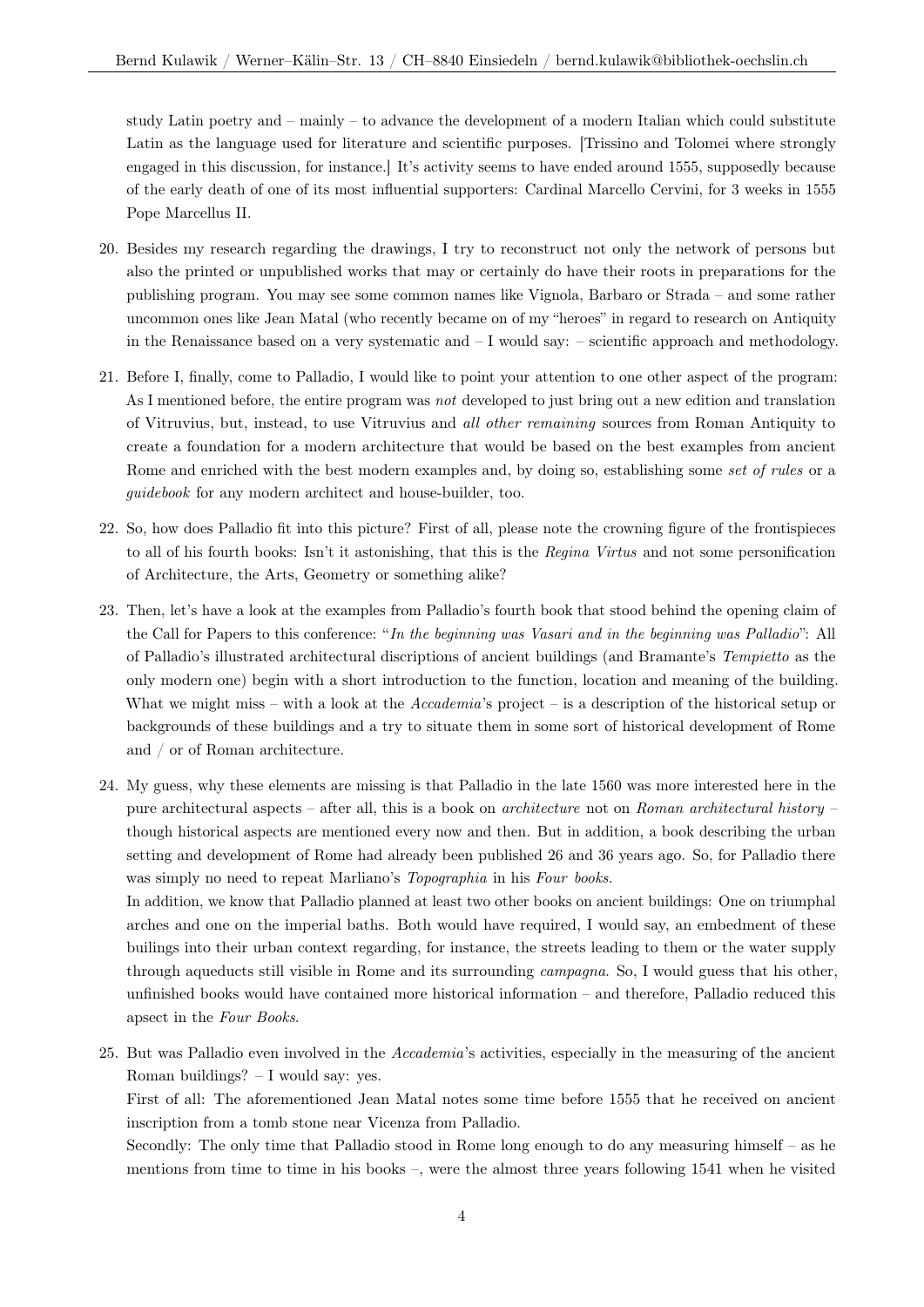Rome with Trissino. All later stays did not last longer than a few weeks each.

Could he have done all these measurements alone? – Surely not: Even an triumphal arch or a small temple require 2-3 helping assistants to measure them – even today when you may use a 3D laser scanner.

Would he have been able to organize his own measuring campaign while in Rome? – Surely not: Even at the age of 33 when he came to Rome, he was a rather young stone-mason just becoming an architect and may neither have had the financial nor the methodological resources to start such a project himself.

In addition, we know that Trissino was part of the *Accademia* – and, therefore, we may suppose that Palladio took part in the measurings done for them under the guidance – at least in the first years – of Vignola.

But: Do we have any sources supporting this hypotheses? – I think so:

There are only very few early drawings by Palladio left that can be dated to the 1540s and show measurements of Roman antiquities. The usual guess is, that Palladio destroyed the original drawings when he (or his workshop) made clean, perfect drawings after them. One example is shown here: On the left, an elevation of the *Porta Maggiore* is shown; on the right, parts of the substructions from the podium of the Tempel of Claudius appear on the Verso.

- 26. The same combination appears on a sheet from the Berlin Codex Destailleur D, but in drawings clearly made "in the field" and presumably refined later: Again, we see the *Porta Maggiore* – or rather: 80% of it – on one side of the sheet and the Claudianum's substructions on its back. Still, of course, this may be a coincidence, because both buildings are located in the same part of Rome.
- 27. Another sheet with such an "coincidence" is this one by Palladio: Here we see a rather schematic ground plan of the Basilica of Maxentius (or Constantine):
- 28. It is the first one shown by Palladio in his *Fourth Book* but by him (and many others up to the 19th century) regarded as the *Templum Pacis*, the temple of Peace, which, in fact, was nearby.
- 29. Beside the plan of the Basilica (and other, smaller drawings), a spiral appears on Palladio's sheet, supposedly showing an attempt to reconstruct the construction of the volute of an ionic capital.
- 30. Again, the same pairing appears on this sheet from the Codex Destailleur D at Berlin together with the later drawn Dorica of Antonio da Sangallo's last project for Saint Peter's in Rome, the topic of my dissertation.
- 31. If we now put the two spirals on top of each other, we can see that they are almost perfectly identical which can be due to a common model. But the appearance of these two congruences alone seems to me as a possible support for the argument, that the young Palladio was, in fact, somehow involved in the *Accademia*'s activities in Rome.

Therefore, I would say, we may assume that his first printed steps into a historiography of architecture are based on his experiences from this circle.

32. Finally, it should be mentioned, that Palladio's cooperation with Barbaro: He provided most if not all the illustrations for Barbaro's commented Italian and Latin editions of Vitruvius and, based on his own experiences, explicitly helped the learned Patriarch of Aquilea to understand architectural problems. This cooperation may have been started not by Palladio himself but via his mentor Trissino who also stood in contact with Barbaro. I think it is also possible, that the idea to the Barbaro's commented editions of Vitruvius may have been taken from the *Accademia*'s program when, in 1555 or before, it must have been clear that at least these parts of the programm will not be published anymore. And because they also contain almost all illustrations Vitruvius mentions but which have been lost since Antiquity (and many